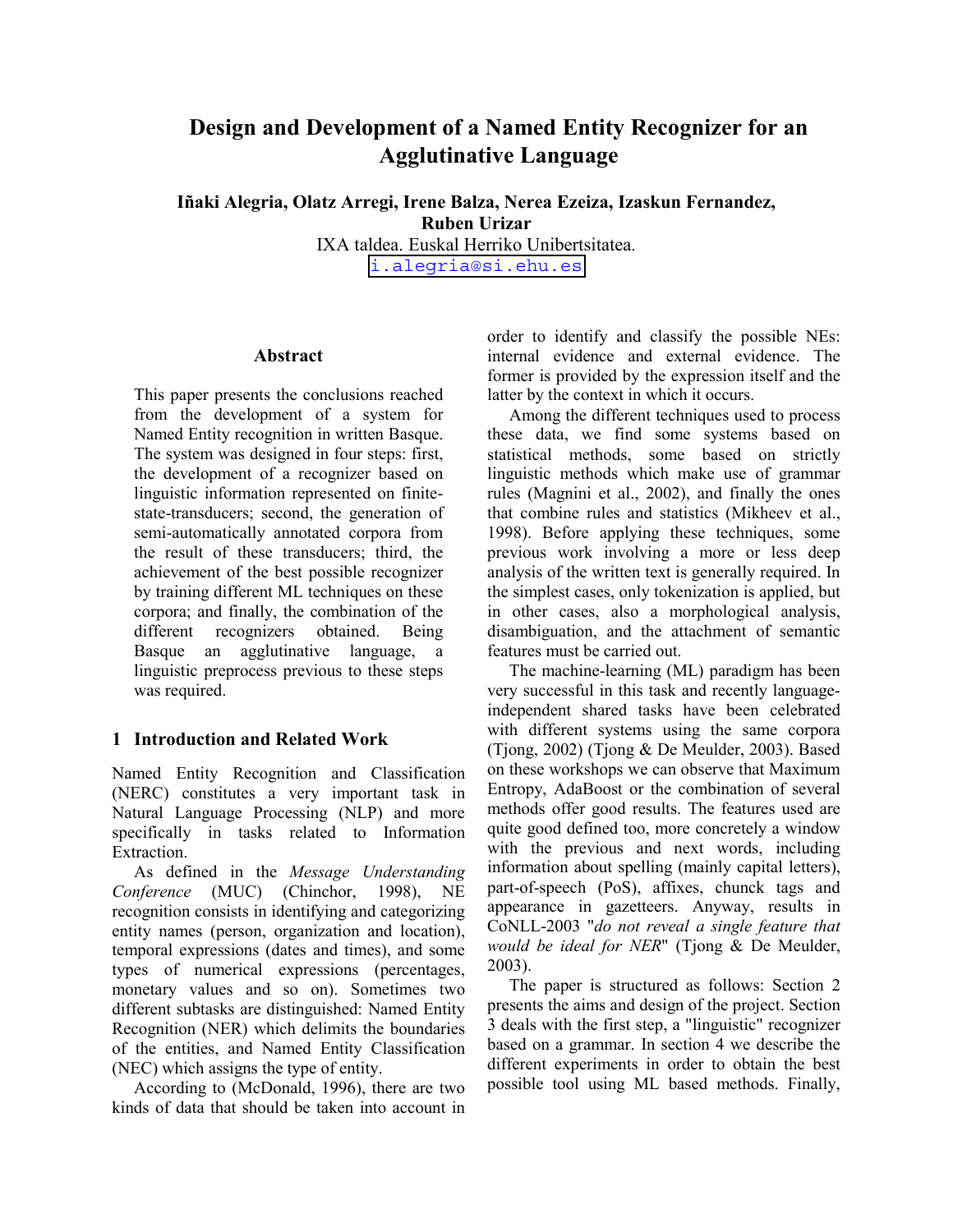section 5 and 6 present the evaluation and conclusions respectively.

# **2 Aims and Design**

The need of a Named Entity recognizer was observed in two projects of IXA Group (ixa.si.ehu.es) and, being a basic tool for future projects in Language Engineering, we decided to build a system for identifying and classifying NEs. This paper mainly deals with the task of identification, since this is the hardest work.

The main goal of our system is to capture expressions referring to Persons, Locations and Organizations. Numerical and temporal expressions are already captured by the lemmatizer/tagger (Ezeiza et al., 1998) used in the preprocess, which performs the tokenization, the morphosyntactic analysis and the POS disambiguation of the text. Since Basque is an agglutinative language the linguistic preprocess of the texts is more necessary than in languages with a simpler morphology.

When we faced the task we took into account two possibilities:

- to tag directly by hand a corpus and make the tool using ML techniques.
- to build a linguistic tool which will help us tag a corpus.

Although ML techniques offer robustness and good results, we finally decided to build a "linguistic" recognizer, bearing in mind that:

- it can offer good results too.
- it can be combined with ML based methods and they can be complementary.
- the linguistic features defined for this method can be useful for future steps.
- a simple method can be developed in short time if you know the tool.
- the necessary linguistic preprocess has already been prepared.
- it permits a semiautomatic way to annotate the corpora for evaluation (and for learning with the ML methods), making this task simpler and faster.

The project was designed in four steps. In a first step, a recognizer based on linguistic information represented in finite state transducers was developed. Secondly, we generated semiautomatically annotated corpora (afterwards handreviewed). Thirdly, we trained different ML techniques on these corpora in order to obtain the best possible recognizer. And finally, the recognizers obtained were combined so as to improve the results.

# **3 The Linguistic Recognizer**

The "linguistic" version, named *Eihera*, result of the first step, consists of a grammar whose rules are based on the morphological information of the text provided by the lemmatizer/tagger. This lemmatizer/tagger is described in depth in (Alegria et al., 2003).

The tool used to develop the grammar for the identification of entities is XFST (*Xerox Finite State Transducer*) (Beesley&Karttunen, 2003). XFST allows us to define both the structure of entity names and the rules for their identification.

# **3.1 Main elements of the grammar**

Among the main elements of our grammar we find entity names and trigger words. Although the latter are not relevant for the identification of the entities, they are helpful for their classification.

The main feature of the whole entity is the use of capital letters, but there are other features that should be taken into account, for instance the PoS and subcategory of the elements and their inflection.

The main PoS/subcategories we must distinguish among the entity elements are the following: IZE (common noun), IZB (proper noun), LIB (location/organization proper noun), ADJ (adjective), SIG (acronym) and BST  $(particle<sup>1</sup>)$ . Except for the case of some BST, the rest of the elements in the entity must be written in capitals. For the identification of entities we make a distinction between non-case elements, genitive, and others because the first two can indicate the continuation of the entity.

# **3.2 Main patterns**

l

In the grammar, two patterns of named entities are distinguished: entities containing a single element (*Europan* LOCATION) and entities composed of

<sup>&</sup>lt;sup>1</sup> BST stands for particles that occur in some entities borrowed from Spanish, such as *Santiago de Compostela*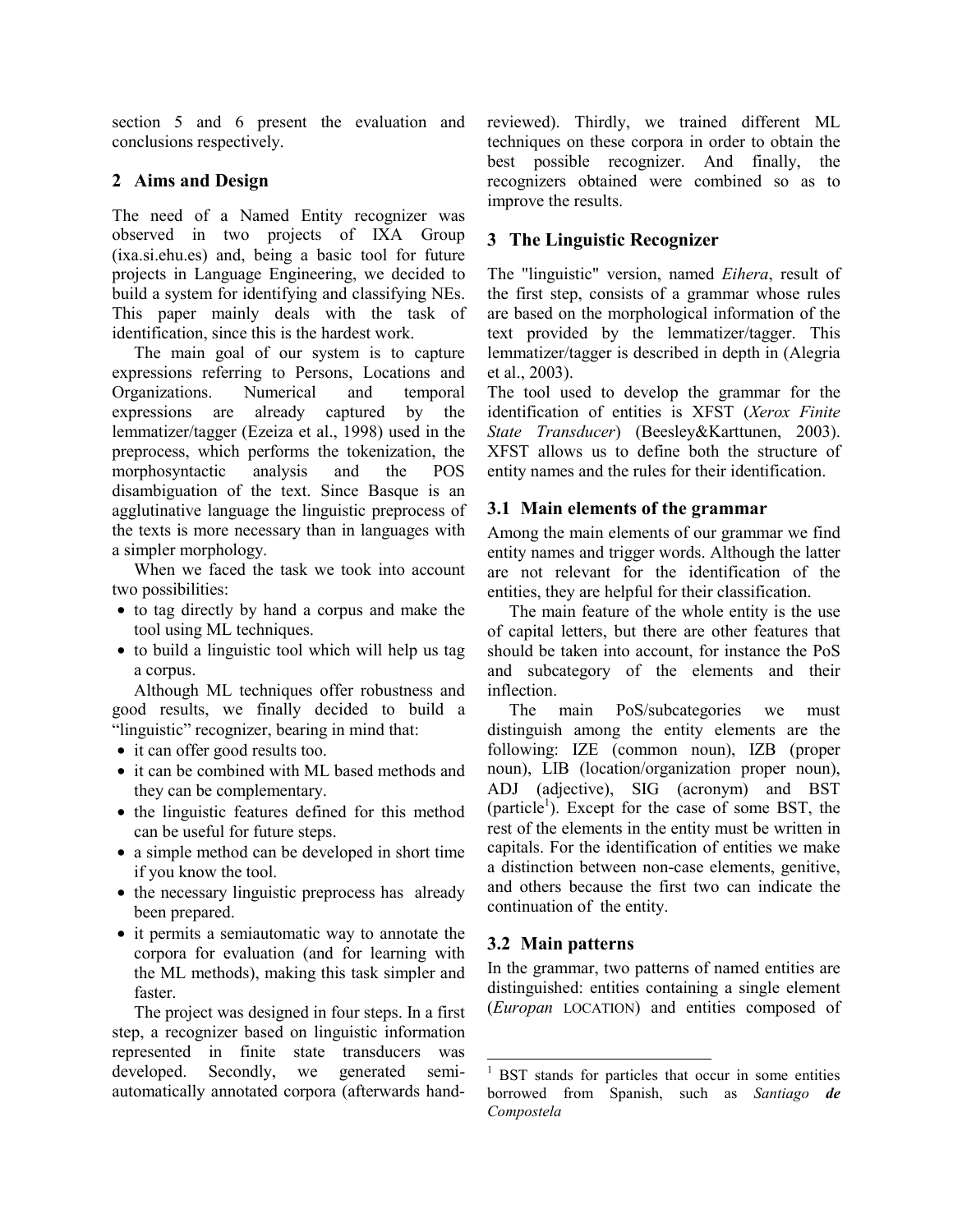more than one element (*Europako Banku Zentralean* ORGANIZATION).

In the first case the element PoS assigned by the lemmatizer/tagger must be SIG (acronym), IZB (proper noun) or LIB (location/organization proper noun). When the element is declined, it can bear any case.

Examples of one-element entities are *EHUn (SIG+inesive)* or *Bilbora (LIB+adlative)* 

The entities with more than one element have a more complex pattern. First, the last element of the entity and the rest are different, since the latter has a more restricted declension (only genitive), while the former can appear in any case. In contrast with one-element entities, the elements contained in this second type, can belong to different parts of speech: IZE (common noun), IZB (proper noun), LIB (location/organization proper noun), ADJ (adjective), SIG (acronym) or BST (particle).

Examples of the second pattern are:

- *Europako* (LIB+GENITIVE) *Banku* (IZE) *Zentralean* (ADJ+INESIVE)
- *Alex* (IZB) *de* (BST) *la* (BST) *Iglesiak* (IZB+ERGATIVE)

In any case, the grammar captures the longest sequence of possible entity elements that matches with any of the patterns defined above.

#### **3.3 Results**

*Eihera´s* grammar works quite well. In a test corpus with 935 entities it identifies 951 entities from which 805 are correct.

|        |       | Prec.   Recall   F-score |      |  |
|--------|-------|--------------------------|------|--|
| Eihera | 84.65 | 86.10                    | 8537 |  |

Table 1: Results for Eihera in NER

We have examined the reason for the errors revising 100 incorrect NEs. As shown in Table 2 half of the identification errors are due to external reasons and so they would not occur in accurately written texts. Most of the remaining ones could be corrected if the tagger was improved.

| <b>Reason</b>              | Percentage |
|----------------------------|------------|
| Errors in capital letters  | $35\%$     |
| Bad analyses in preprocess | $29\%$     |
| Errors in the input format | $22\%$     |
| Nested NEs                 | $8\%$      |
| Others                     |            |

Table 2: Source of errors in identification

Anyway, as it was planned in the design, the system becomes more robust and better results can be obtained if ML techniques are used.

#### **4 Experiments with ML Methods**

The corpus obtained applying *Eihera* on articles from *Euskaldunon Egunkaria* were hand-reviewed and then BIO tagged<sup>2</sup>. In order to use this corpus for ML techniques, we divided it in the following way: 46227 words and 3817 entities for the training corpus and 15960 words and 935 entities for testing<sup>3</sup>.

We considered *Weka* (Witten & Eibe, 1999) a good choice for ML experiments, because, apart from being free software with GPL license, it is also a very flexible tool, allowing us to experiment with different methods.

In order to compare the results to state-of-theart in the task, we trained *Abionet* (Carreras et al., 2003) with our corpus. This method was one of the best in both CoNLL-2002 and CoNLL-2003 for NERC in several languages.

Our work with those tools has been focused on features selection and tuning.

A language independent system<sup>4</sup>, based on multiple orthographic tries which are combined with a Hidden Markov model framework (Whitelaw&Patrick, 2003) has been also used. Although this tool achieves poorer results than the methods mentioned before, we thought that a different approach could help improving the results when combining methods is carried out.

Once we have learned from the training corpus and tagged the test corpus, the evaluation can be carried out in different measures:

- Average precision, recall and F-score for all the BIO categories
- Precision, recall and F-score for B and I categories, since they are the aim of the system
- Precision, recall and F-score of the identified entities using the same system as in CoNLL.

The last measure is the most useful in order to compare different methods. So this will be the one employed in the evaluation tables. Time is another

l

 $2^2$  B-begin of entity, I-intermediate, O-out of entity

<sup>&</sup>lt;sup>3</sup> The same test-corpora is used in all experiments.

<sup>4</sup> We will use *Sydney* in the tables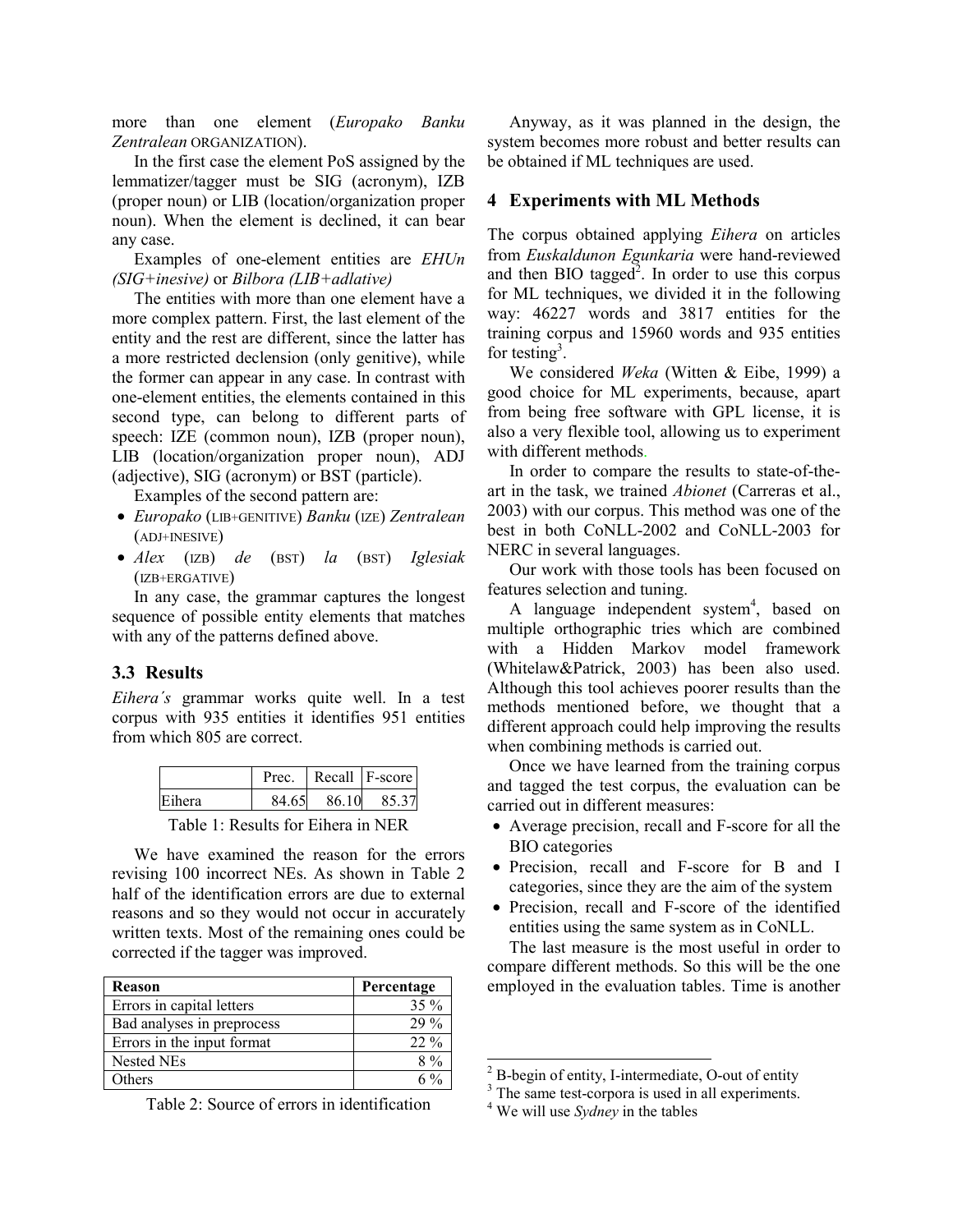important factor for evaluating ML techniques, so figures about the learning time are given too<sup>5</sup>.

## **4.1 Features**

Based on the related work and the relevant information in the grammar, different features were proposed and tested with the ML learners.

The key-features we have obtained are the following (similar results were obtained with all the methods): word, lemma, PoS, declension case, capitalized word, capitalized lemma, word in capitals, and lemma in capitals. Word and lemma were represented as a number, as required by *Weka*.

Other features, as the explicit indication of punctuation signs, were excluded because they did not improve the results.

A  $[-3, +3]$  window was applied so 56 features per word were obtained (8 features in 7 words).

Some systems in CoNLL-2003 use external information in order to extract capitalization features, but we think that the information of the capitalized lemmas obtained from the preprocess is equivalent.

## **4.2 Methods**

We decided to test some available ML methods: Naive Bayes (NB), C4.5 and Support Vector Machines (SVM)<sup>6</sup> from *Weka*, and AdaBoost from *Abionet* (Carreras & Márquez, 2003).

Although the methods from *Weka* are not the ones which provide the best results for the identification task, we wanted to test them with a double objective: to compare our results with the ones obtained by *Abionet*, and to have different recognizers in order to combine them.

The University of Sydney evaluated their language independent system for our corpus. The results of the different system are shown in Table 3.

Some conclusion can be extracted:

- As expected Naive Bayes gives a poor result.
- SVM does not overcome the results of C4.5 and it needs a very long time for training.
- The results obtained by the best method in *Weka* are 3% down from the results of *Abionet* which represent the state-of-art.

• The performance of the linguistic system (*Eihera*) is poorer but close to the best methods in *Weka*.

|                 | $Time(s.)^7$ | Prec. | Recall | F-score |
|-----------------|--------------|-------|--------|---------|
| Sydney          |              | 74.74 | 77.54  | 76.12   |
| Eihera          |              | 84.65 | 86.10  | 85.37   |
| Naive Bayes     | 14           | 46.08 | 54.76  | 50.05   |
| C4.5            | 110          | 86.74 | 82.57  | 84.60   |
| <b>SVM</b>      | 35500        | 85.02 | 81.93  | 83.44   |
| Abionet-BIO $8$ |              | 89.22 | 85.88  | 87.52   |
| Abionet         |              | 89.81 | 85.78  | 87.75   |

Table 3: Results of different methods

## **4.3 Selection of features**

The selection of a set of features can improve the results. The use of words and/or lemmas was a challenge that we had worked in documents' classification and we thought it interesting to test on NEs identification. Lemmas concentrate information of several words (specially in agglutinative languages), but they lose other kind of information (declension, time, ...).

|             | words+<br>lemmas |       | words lemmas |
|-------------|------------------|-------|--------------|
| Naive Bayes | 50.05            | 50.02 | 62.36        |
| C4.5        | 84.60            | 84.59 | 84.94        |
| <b>SVM</b>  | 83.44            |       | 83.38        |

Table 4: Results (F-score) with words and/or lemmas

In the evaluated version we took advantage from both but none them is a good candidate for testing in feature selection. So, we tested the results with only words, only lemmas and compare them to the previous with words and lemmas. The results for F-score are in Table 4.

Looking to the table we can conclude that the use of only lemmas improves the results fairly in Naive Bayes. The improvement is only in precision, which raises from 46.08 to 72.6 using Bayes, but only from 50 to 62.36 in F-score. Using

l

 $\frac{1}{5}$  The time of test is similar in all the methods

<sup>6</sup> SVM is a binary classifier but in Weka is extended to handle multi-class using pair-wise classification

 $7$  The time given in all tables is in seconds, and only Weka's training times have been estimated

<sup>8</sup> Abionet-BIO represents the result obtained in *Abionet* without using BIO-tags of previous words. This measure is taken because this features can not be used in *Weka*.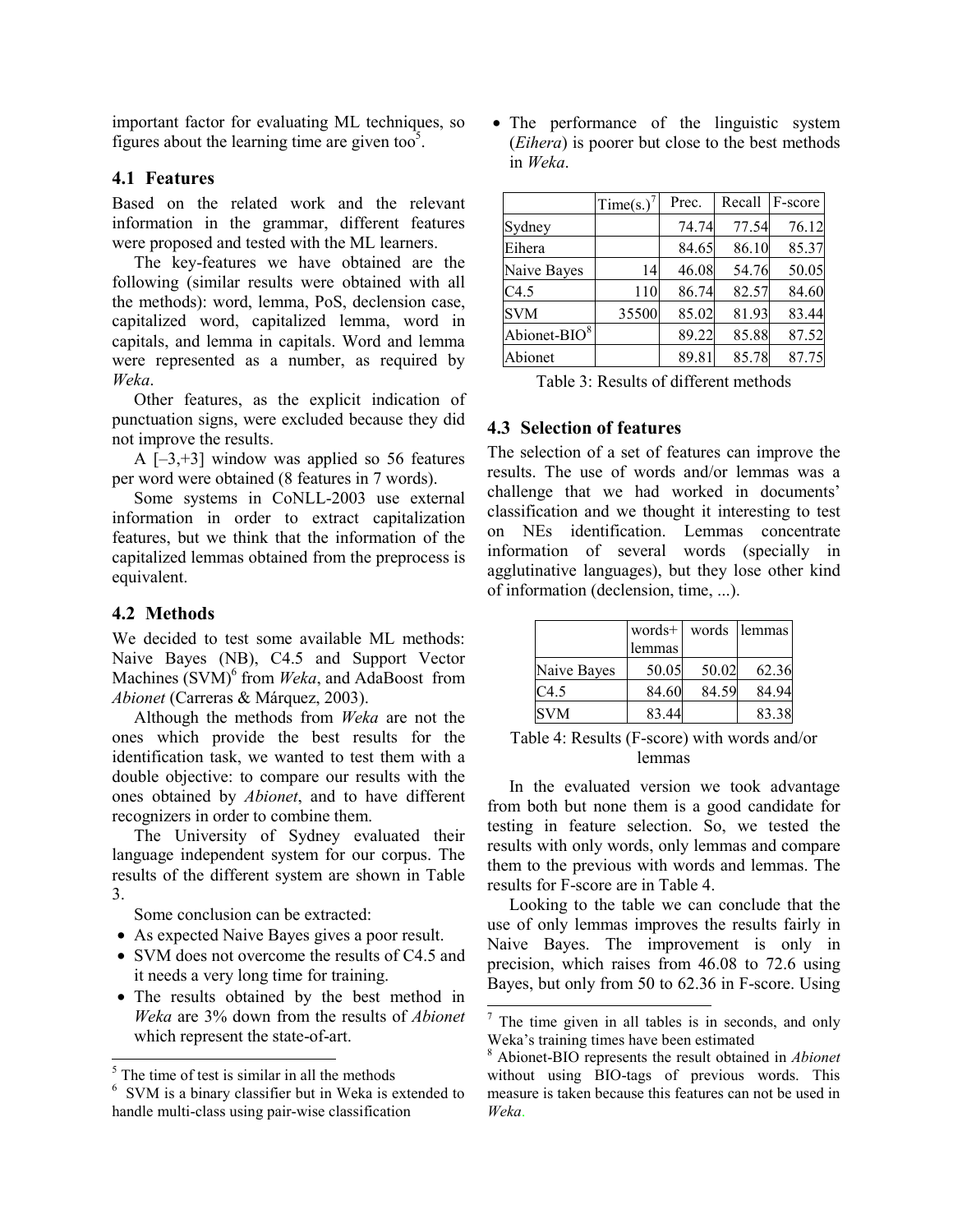C4.5 the gain is weaker (only in precision too) and in the case of SVM a slight loss happens.

## **4.4 Selection of instances**

Another technique used to improve the results is to try to set a better sampling, discarding errors and avoiding overfitting. As a consequence of this selection, the learning process can be faster too $9$ .

We thought that the O category may unbalance the corpus. Researches in the MIT (Rennie et al., 2003) show the negative effect of classes with very different number of instances using Naive Bayes. In the NER task this effect can be even more negative because, although the system classifies BIO categories, the evaluation is only done over well classified entities. In fact the I category shows less performance than the others.

That is why we decided to remove some examples of words outside the entities and test the results.

A simple heuristic can discard, with high confidence, words that don't belong to entities. In our case, the elimination of all words with noncapital letters, except for nouns, conjunctions and BST tagged words rules out almost half of the instances (the number of instances falls from 46.227 words to 22.264 in the training corpus), while only 0.4% of the entities are left out. The same percentage disappears in the test corpus, so that the system will be, beforehand, unable to identify four entities.

There are two possible ways of discarding words:

- applying the window so as to obtain the examples, after removing the words.
- removing the examples after applying the window.

|             | F-score<br>(whole) $score^{10}$ | $F-$<br>(short) | Time(s)   Time(s)<br>(whole) (short) |       |
|-------------|---------------------------------|-----------------|--------------------------------------|-------|
| Naive Bayes | 50.05                           | 62.20           | 14                                   |       |
| C4.5        | 84.60                           | 84.30           | 110                                  | 61    |
| <b>SVM</b>  | 83.44                           | 84.45           | 35500                                | 18900 |

Table 5: Effect of reduction of examples

 $\overline{\phantom{a}}$ 

<sup>9</sup> this is very important in methods like SVM since they are very sensitive to the number of examples

The second strategy provides better results (about 3% more precision and recall) since richer information about the context of the words remains.

The results about F-score and time are shown in Table 5 when words and lemmas are used and in Table 6 when only lemmas are used.

Further conclusions can be extracted from these figures:

- The reduction of the training-set offers good results with Naive Bayes and SVM. In the last case, the results are now similar to those obtained using C4.5. This behavior might be due to the small of the trainig corpus<sup>11</sup>.
- The time of training is drastically reduced, and, because time is a limiting factor for experiments, this can be considered as an interesting feature for SVM.

Still these results are 3% poorer than the target ones.

|             |       |       |                                     | $F-score   F-score   Time(s)   Time(s)  $ |
|-------------|-------|-------|-------------------------------------|-------------------------------------------|
|             |       |       | $(whole)$ (short) $(whole)$ (short) |                                           |
| Naive Bayes | 62.36 | 69.68 |                                     |                                           |
| C4.5        | 84.94 | 84.74 | 75                                  | 38                                        |
| <b>SVM</b>  | 83.38 | 84.36 | 29900                               | 16350                                     |

Table 6: Effect of reduction of examples with only lemmas

#### **5 Combining methods**

Combining methods is another strategy for improving the results. We had the option of combining the same methods with different features or training-sets and different kinds of methods.

|              | Prec. |       | Recall F-score |
|--------------|-------|-------|----------------|
| 1-Sydney     | 74.74 | 77.54 | 76.12          |
| $2 - C4.5$   | 86.74 | 82.57 | 84.60          |
| 3-C4.5-lemma | 85.73 | 84.17 | 84.94          |
| 4-Eihera     | 84.65 | 86.10 | 85.37          |
| 5-Abionet    | 89.81 | 85.78 | 87.75          |

Table 7: Results of each method

The last choice is the most attractive because we already have three different kinds of methods that offer quite good results:

 $\overline{\phantom{a}}$ 

<sup>&</sup>lt;sup>10</sup> The results are slightly better (about the  $0.2\%$ ) because the number of correct entities are 935 but after the selection only 931 appear in test corpus.

 $11$  An anonymous reviewer pointed us.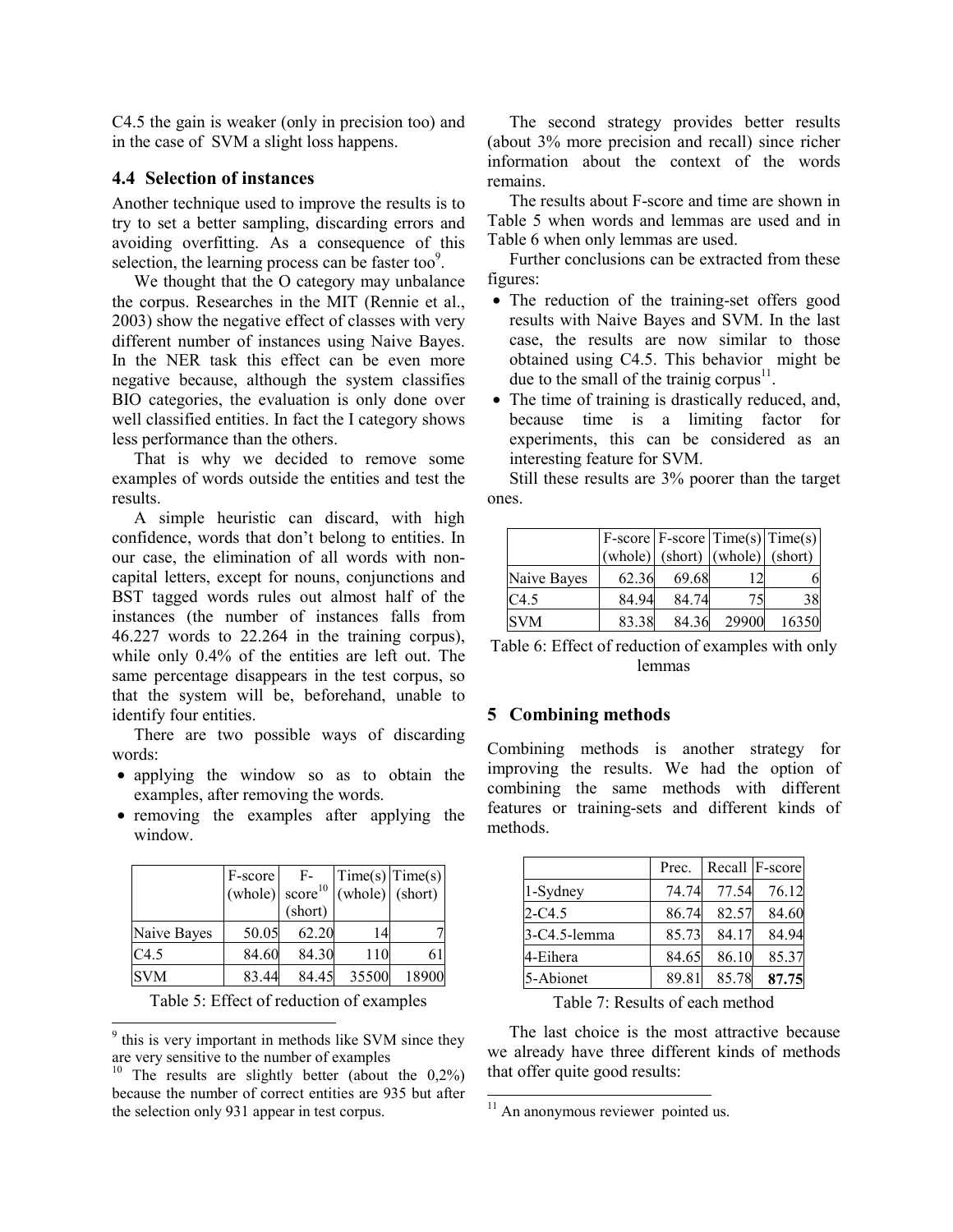- Language independent method (Sydney)
- Linguistic method (*Eihera*)
- ML based methods (C4.5 and SVM in *Weka, and* AdaBoost *in Abionet*).

The results achieved with each method are shown in table 7.

Different combinations of methods using simple voting were tested. The most important results are plotted in Table 8.

|                          | Prec. |       | Recall F-score |
|--------------------------|-------|-------|----------------|
| Sydney, C4.5, C4.5-Lem   | 86.59 | 84.28 | 85.42          |
| C4.5, C4.5-Lem, Eihera   | 86.65 | 84.71 | 85.67          |
| Sydney, C4.5-Lem, Eihera | 88.71 | 87.38 | 88.04          |
| Sydney, C4.5, Eihera     | 89.49 | 87.38 | 88.42          |
| Abionet, Sydney, C4.5    | 90.72 | 85.78 | 88.18          |
| Abionet, Sydney, Eihera  | 90.08 | 87.38 | 88.71          |
| Abionet, C4.5, Eihera    | 90.47 | 87.27 | 88.84          |

Table 8: Results of combining methods using voting

These results confirm the hypothesis that results can be improved when combining different kinds of recognizers. Combining the same kind of recognizers we got a very slight improvement, but combining the three kinds of methods (Sydney, *Eihera* and *Weka*) more improvement and better results than the state-of-art single method (*Abionet*) are obtained (88.42 vs. 87.75).

When *Abionet* is included in the combination, the best results are obtained, as it was expected, bringing together the three methods which produced the best results separately. However, the best recall (87.38) and precision (90.72) are obtained with *Sydney,* although this gets further worse results when performed individually.

# **6 Conclusions and Future work**

We have presented the methodology and the results in a NE recognizer for Basque. The most important conclusions from this work are the following:

- The development of a linguistic tool is a useful task, because it allows simplifying the annotation, learning about features and getting a good tool to be combined with ML based methods.
- Linguistic features as lemmas are very useful, at least in agglutinative languages.
- Examples' selection can be useful in Named Entities Extraction for both speeding the training and improving results.
- The combination of methods can improve the performance of the system, specially if different kind of classificators are combined

At the time of writing this paper the evaluation for the NEC task is being carried out. In a near future we want to test the results with the maximum entropy model (ME) using a freesoftware ([http://maxent.sourceforge.net/\)](http://maxent.sourceforge.net/), like *Weka*.

#### **7 Acknowledgements**

The research of Iñaki Alegria was carried out during his visit to the University of Sydney supported by a grant from the Basque Government. We would like to thank Jon Patrick, Casey Whitelaw and the *ScamSeek* group for their support and helpful discussions, to Xavier Carreras and Lluis Màrquez for their help with *Abionet* and to the three IJCNLP04 anonymous referees for their constructive feedback.

This research has been partially funded by the Spanish Research Department (HERMES TIC2000-0335-CO3-02), the Basque Government (Etortek-Hizking, Saiotek-Ihardetsi) and the University of the Basque Country (UE02/B11).

# **8 References**

- Alegria I., Balza I., Ezeiza N., Fernandez I., Urizar R., 2003: Named Entity Recognition and Classification for texts in Basque. *Proc. of II Jornadas de Tratamiento y Recuperación de Información, JOTRI*, Madrid. 2003.
- Beesley K.R., Karttunen L., 2003: *Finite State Morphology*. CSLI.
- Carreras X., Màrquez L., Padró L., 2003: A Simple Named Entity Extractor Using AdaBoost*.* CoNLL 2003 Shared Task Contribution. *Proceedings of CoNLL-2003*
- Chinchor N., 1998: Overview of MUC-7. In *Proceedings of the 7th Message Understanding Conference (MUC-7).*
- Ezeiza N., Aduriz I., Alegria I., Arriola J.M., Urizar R., 1998: Combining Stochastic and Rule-Based Methods for Disambiguation in Agglutinative Languages. *COLING-ACL'98*, Montreal (Canada).